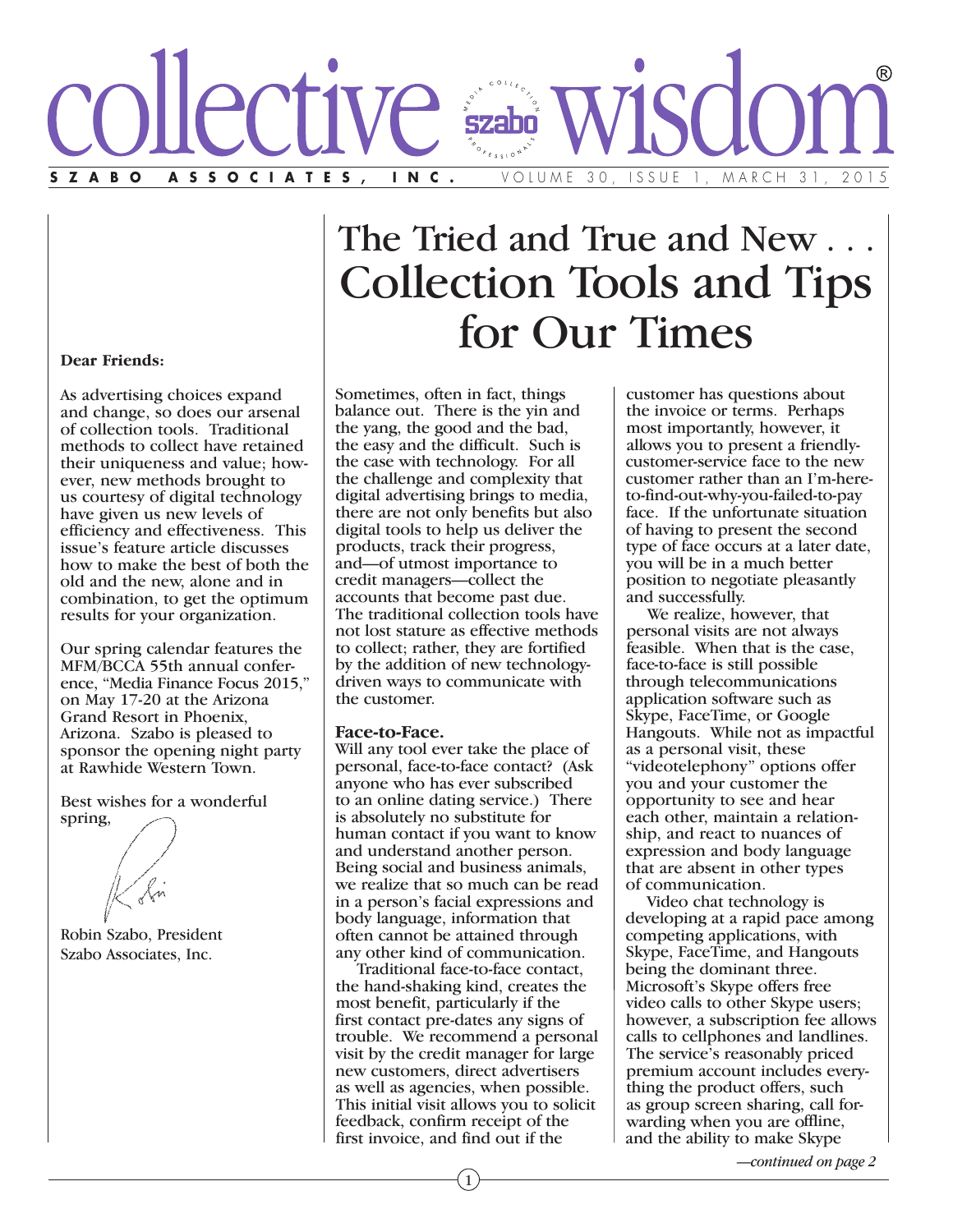### *Tried & True & New—*

*—continued from page 1*

calls directly through a certified office system. Skype has had some call quality issues, which are dependent on the internet connection, and participants using cellular devices sometimes experience out-of-sync audio and video signals. On the other hand, Skype is a standalone service available in just about every platform. Also, since Microsoft purchased Skype in 2011, the company has been making good on its promise for improvements and enhancements. For example, in January, Microsoft introduced a new version of Skype for iPhone, and the company invited people to join a pre-release program. In exchange for their feedback, participants get access to early versions of Skype for iOS before they are released to the general public.

 Apple's FaceTime requires you to have an Apple platform, and the service is free if both parties have it. Its quality and ease of use make it a popular choice for personal and interoffice communications among Apple users. Google's Hangouts features ease of use, high-quality video, with a strong focus on multi-person video chats. Google Apps for Business offers complete cloud computing business solutions at a reasonable price. Last July, the company announced a number of new features to facilitate easy, open, and affordable video conferencing for its corporate customers.

**Voice-to-Voice.** Phone calls continue to be one of our favorite tools in the collection arsenal. Tone is telling, feedback is immediate, and resolution is often quick. Phone calls convey the message that you are serious about collecting and willing to have a conversation about why you have not been paid. The main drawback to this method is that receptionists and Caller I.D. are effective gatekeepers, and the customer may repeatedly (or forever) not be "in" to accept the call. In that case, frequent voicemails, each subsequent message conveying increased urgency, will inform the customer of your intention. Additionally, calling personal cellphone numbers of the responsible party (acquired with permission at the beginning of the business relationship) may be effective if you are unable to get through using the office number.

**Written Word.** Well-crafted letters continue to have value as a collection tool. One advantage over phone calls is that letters are assumed to reach the party to whom they are addressed. The nature and details of your request are presented in clear black and white, and you have a copy should it become necessary to provide documentation of your communications in a court of law. Paper letters, mailed and delivered, convey a "this is serious business" attitude, particularly since it has largely been supplanted by more immediate methods of communication. Express mail conveys an even greater serious business attitude, with signatures guaranteeing delivery to the appropriate party, and should be seriously considered for "final demand" letters. Certified mail is also an option, but it carries the risk of refusal by a suspicious customer.

 Some dinosaurs still breathe, if not thrive. Faxes are the pterodactyls that still fly, in spite of digital technology. One reason is that businesses who need to receive authentic, hand-signed documents remain skeptical about the viability of digitally certified documents. Predictably, government agencies continue to use fax machines. While emails may be acceptable, the series of security standards and encryption required for emails by some agencies make it simpler to use a fax machine. Thankfully, it is no longer necessary to own a fax machine with a dedicated phone line. Online fax services, such as Maxemail, GFI, and Smartfax to name a few, allow you to outsource faxing needs (both sending and receiving via your computer or mobile device) for a reasonable price, resulting in significant costsavings to businesses.

 Email, while easier, cheaper, and more immediate than snailmail, has the disadvantage of getting lost or ignored in the flood of unsolicited inbox information.

Even so, there are ways to make an email "scream for attention," causing the customer's eyes to come to a sudden stop as he scans the daily mail.

 "Texting" (SMS, or Short Message Service) has gained much popularity among mobile device users because the device is always with them and the "call" is less intrusive than a traditional phone call, allowing the recipient to respond when convenient. There are, however, certain rules of etiquette that should guide your use of texting businesses as opposed to social contacts. While less intrusive than a phone call, texting is certainly more intrusive than any other form of written communication. The default settings on most mobile phones ring or vibrate when they receive a message. A text message that is not perceived by the recipient as urgent or welcome may be received very negatively. Additionally, since a single text message is limited to a small number of words, a lengthier text will spill over into another message. The brevity of the communication may also convey a curt tone if not carefully crafted.

 A more important consideration are government rules regarding texting; specifically, those interpreted and enforced by the FCC under the Telephone Consumer Protection Act of 1991 (TCPA). The Act prohibits the sending of commercial texts and emails to consumers' personal mobile phones unless authorized in writing by the recipient. Since it is sometimes impossible to determine whether a mobile phone is a company or personal phone, or whether the number still belongs to the intended recipient, we advise extreme caution. There already have been class-action lawsuits against companies that have violated TCPA rules. For these reasons, we recommend that texts to customers be confined to brief exchanges in time-sensitive situations in order to clarify questions on issues previously addressed by other means of communication.

**Social Search.** In order to engage your customer, you first must know where he is.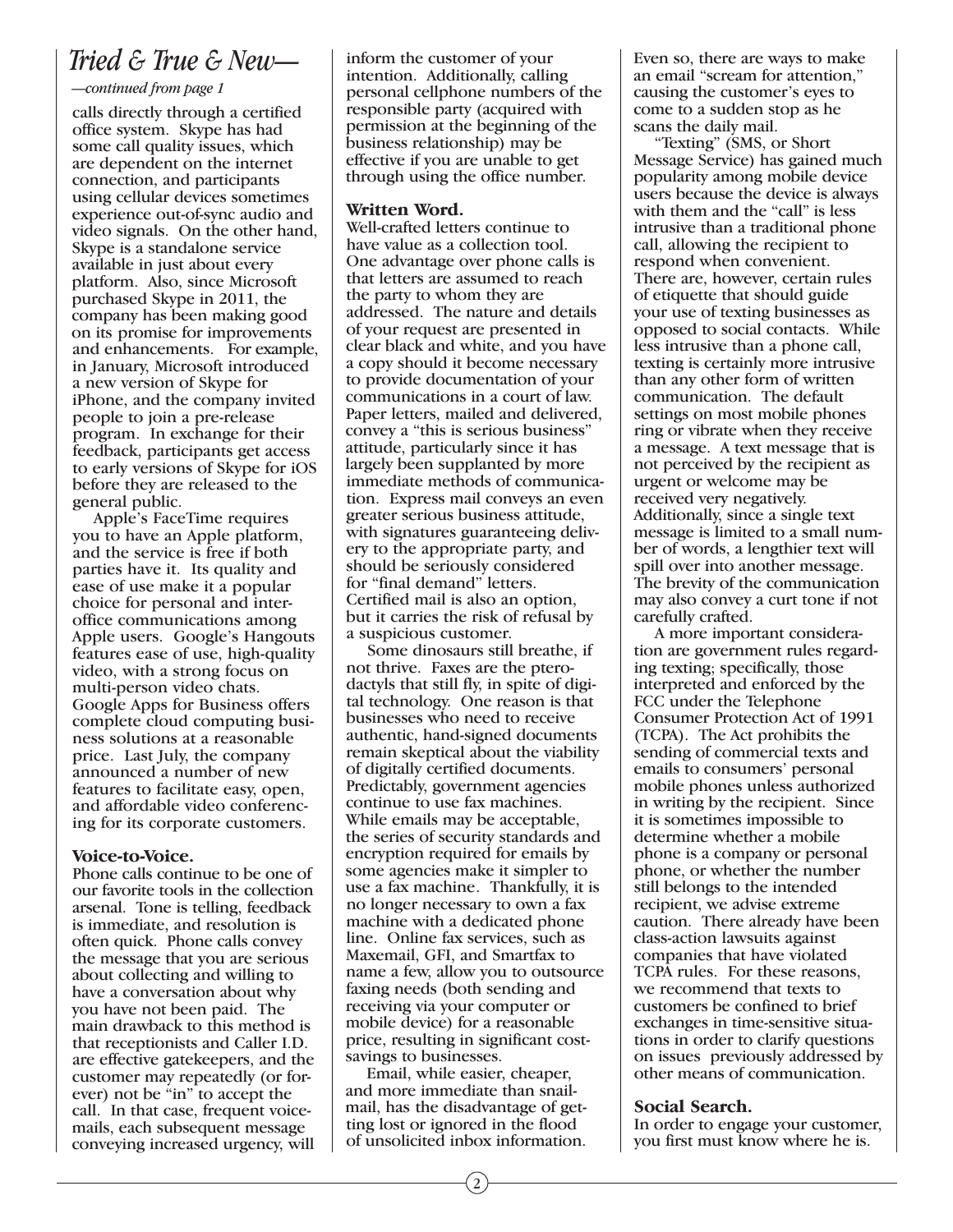Social networking sites and services, such as Facebook and Twitter, have significantly increased the speed and reach of information, giving skip tracers a valuable tool for finding elusive debtors. Once the debtor is found, these services may also proffer information relevant to the debtor's delinquency. Using social networking sites to gather information and investigate a debtor's history can be difficult and may fail in the end to get you paid; therefore, the amount at stake, time/effort required, and perceived chance of success should be evaluated to determine its worth.

 Social networking sites generally have published terms that prohibit commercial debt collectors from using tactics that violate the Fair Debt Collection Practices Act (FDCPA). While a social network site or service may not themselves be able to punish unlawful activity, other than by removing posts and banning users from the site, the FDCPA can. The FDCPA applies to communications between professional collectors and consumer debtors only, not to business-tobusiness transactions. The law also does not specifically mention social networking, although the language can easily be applied to

its use. Some states are updating their own consumer protection laws to accommodate new technology, and these state statutes govern what businesses can and cannot do. Regardless, it is never advisable, in our opinion, to use social media for debt collection purposes other than to research the debtor's whereabouts and situation. To do otherwise can, at the very least, jeopardize a good or salvageable relationship between you and your customer.

## **Powerful Communication.** Every form of communication,

whether in person, by voice, or by written word, has the wicked potential to move the recipient to action. Proper style, tone, content, and timing are integral to the success of each form. When used in combination, they can deliver a potent dose of persuasion to the most difficult debtor.

 *Style.* Written communications should be "all business," following the format appropriate to the medium. Develop your organization's own collection "form" letters, which provide the basis for more personalized applications, with two or three variations to add flexibility. Draw up a set of guidelines to help your staff personalize the letters without changing the message.

3



"I found Mr. I-can't-pay-because-of-a-temporary-cash-flow-problem Smith. Seems a 'friend' of a 'friend' of a 'friend' of his, who happens to be a 'friend' of mine, just posted a photo on Facebook of him and his staff on the beach in Bali. Think it's time for Facetime?"

Keep it short (one page with mostly white space), address it to a specific individual, sign it by hand, and mark the envelope "confidential" or "personal."

 Your collection letter series should serve the vast majority of your needs; however, there are exceptions that require special style and content. Nonpayment by a major or new account, an unusually large amount outstanding, or a complex situation may require a carefully composed letter that addresses the particular circumstances.

 *Tone.* Write letters and other forms of written communication as though you were speaking to the customer. The tone should vary according to the stage in your collection efforts. The "First Reminder" should be mild and non-accusatory, implying that the nonpayment is probably the result of an oversight. If the first goes unanswered, the "Second Reminder" should amp up in tone to convey puzzlement and, in a non-threatening way, suggest that the nonpayment might still be the result of oversight or another reason unknown to you. Your "Third Reminder" should ratchet up further to reflect growing concern. If this fails to get a response, compare the amount owed to the cost of collecting, and consider placing the account with a third-party collector. If the amount is considerable, consider making a phone call rather than sending a third letter. If all fails, your "Final Demand/Other Action" letter serves to notify the debtor of your next move if the account is not paid.

 *Content.* Face-to-face contact has distinct advantages regarding content because it allows immediate and substantive exchange of information. You can quickly determine if there was an oversight, address discrepancies, clear up disputes, and acquire a verbal commitment for payment, hopefully in a single conversation. It is the most effective way to negotiate a payment plan, if necessary, and the best way to maintain a positive relationship with the customer. After a plan has been agreed upon in person, follow up immediately with written communication that recaps